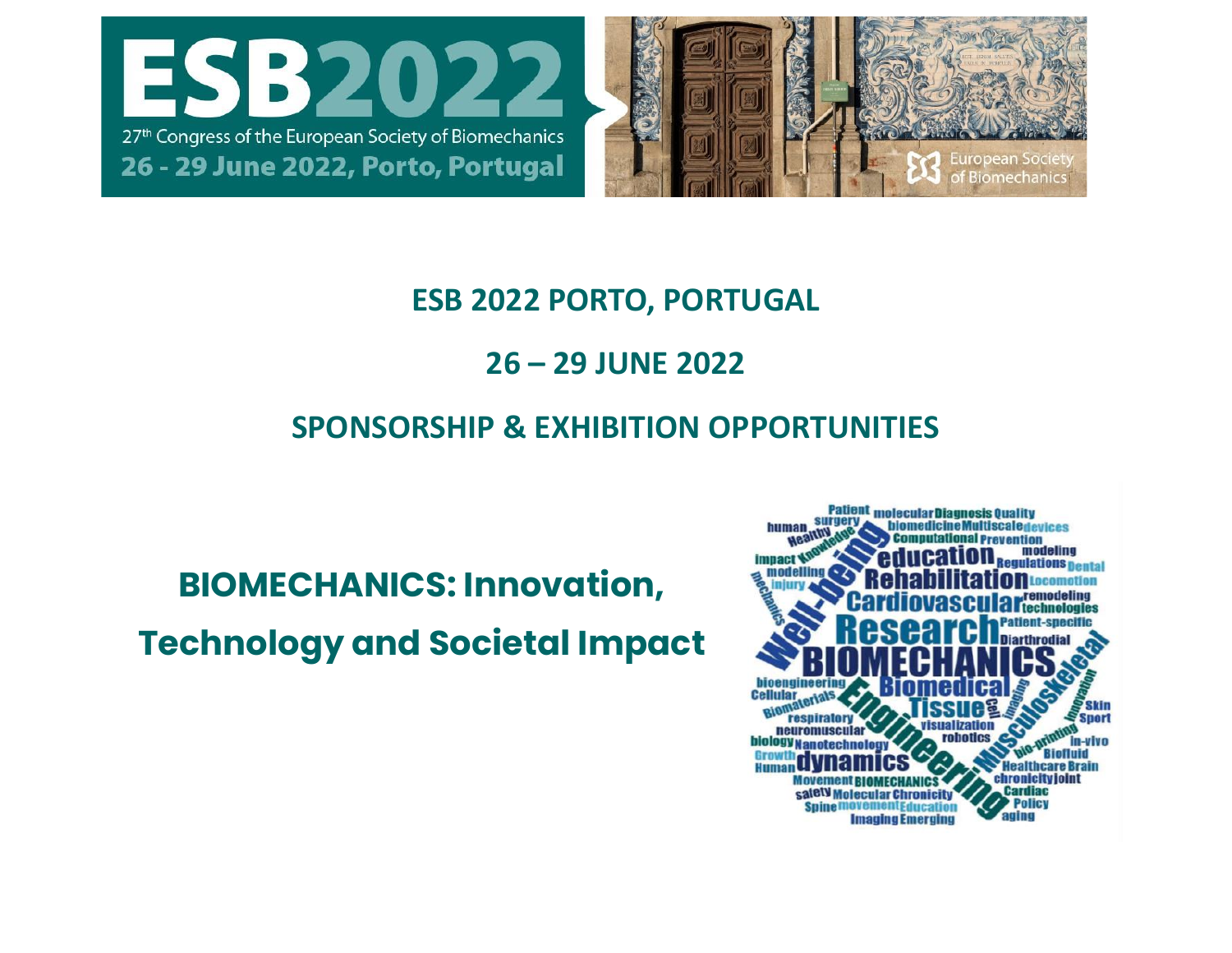



# **Invitation to ESB 2022 Porto!**

We are delighted to host the 27th Congress of the European Society of Biomechanics in Porto, Portugal in June 2022. Porto is an emerging city with a unique mix of history and innovation, known for its long tradition in biomechanics and focus on innovation and start-up initiatives. The ESB 2022 congress will include traditional ESB sessions and activities, together with new ideas. The main theme of the congress is "Biomechanics: Innovation, technology and societal impact" and will be reflected in different workshops and activities of the Entrepreneurship and innovation forum.

The congress programme will include keynote lectures, perspective talks, podium presentations and poster presentations, awards sessions and pre-courses. Student and mentoring activities will also represent an important part of the congress. Large industry exhibition space will be an inevitable part of the conference and a meeting point for delegates as it will host coffee breaks, lunches and lounge zones.

Last but not least, there will be plenty of networking opportunities during the congress in the company of old and new friends and colleagues, great food and excellent Port wine!

We look forward to seeing all of you in the beautiful city of Porto after a long period of online events!

# **Conference Chairs**

**Joao Manuel R.S. Tavares,** Faculty of Engineering of the University of Porto, Portugal **Renato Natal Jorge,** Faculty of Engineering of the University of Porto, Portugal **Paulo R. Fernandes,** Instituto Superior Técnico, University of Lisbon, Portugal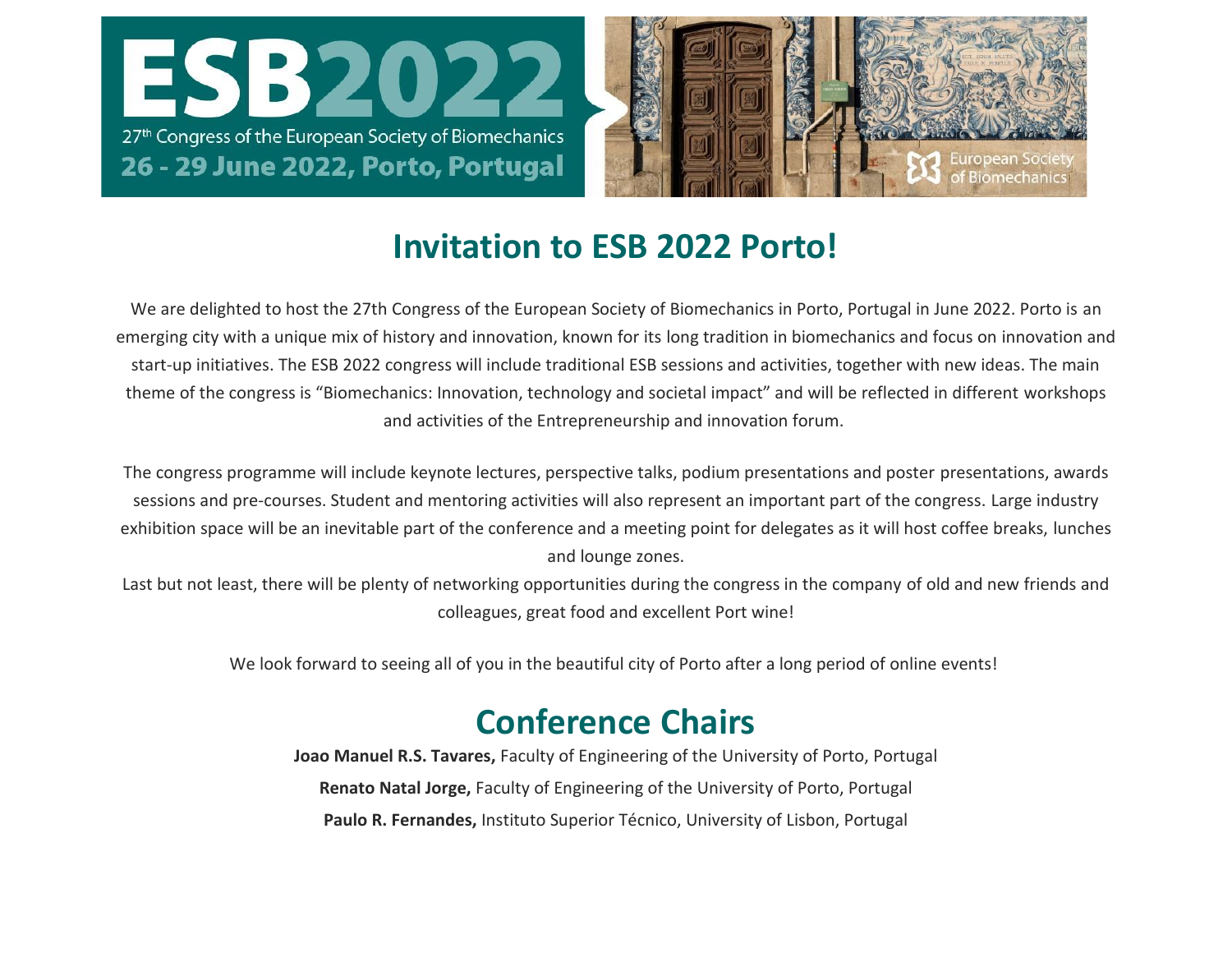



#### **Why exhibit at ESB 2022?**

- Target new clients and launch new products
- Promote your company image & build your brand
- Ample networking opportunities with direct access to key leaders
- Establish strategic partnerships
- Demonstrate innovative products
- Build opportunities with existing clients
- Support ongoing education and research in the field
- Promote your company / organisation as a leading supporter of biomechanics research

The majority of attendees are expected to come from Europe, but also the rest of the world including the United States, Middle East, Asia, Central and South America.

**Expected number of participants:** 500 – 600.

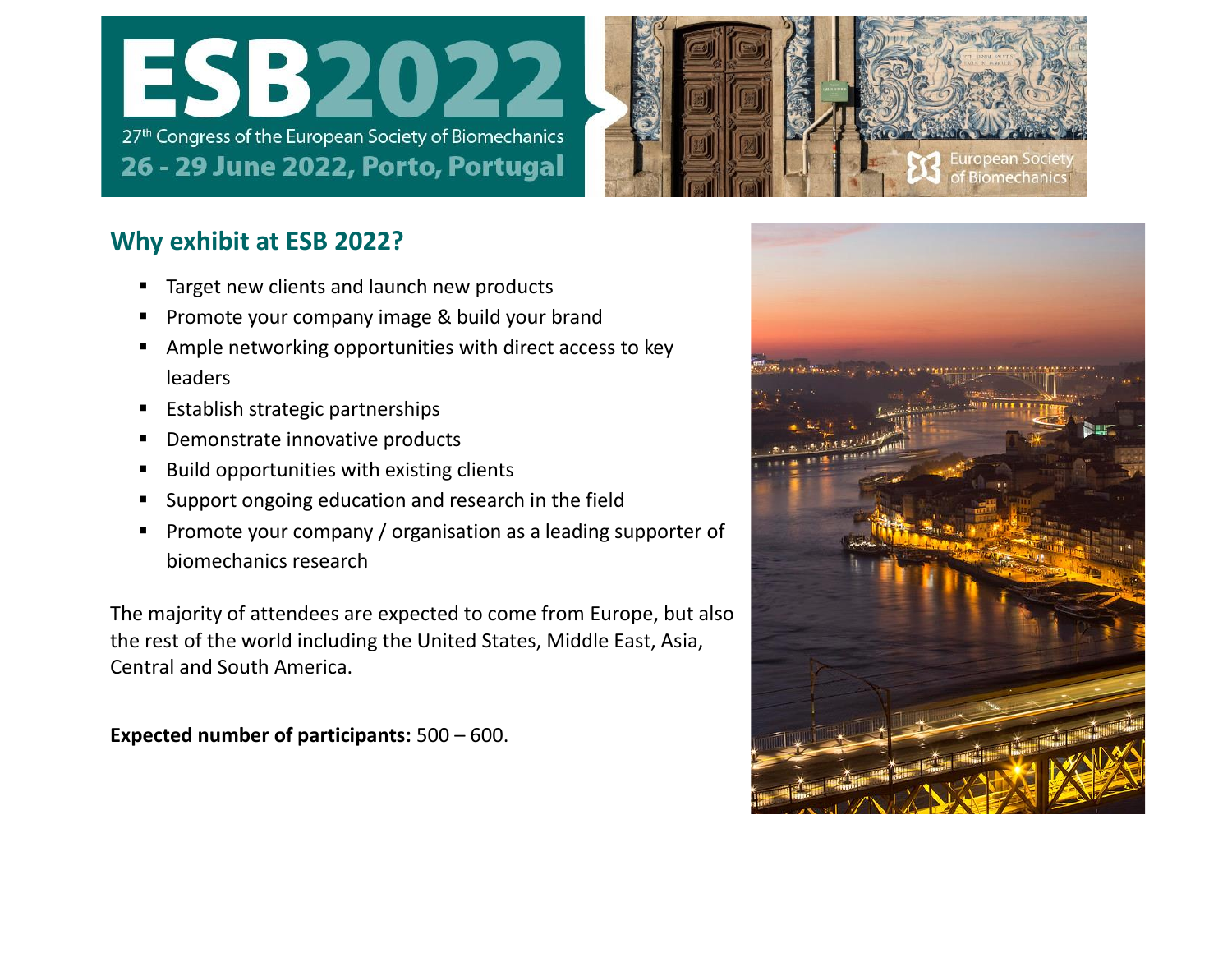



### **ESB 2022 Tracks**

- 3D printing in biomedicine Advance computing for biomechanics AI in biomechanics Animal and plant biomechanics Biofluid and transport Biomaterials Biomechanics of aging Biomechanics of movement and posture Biomedical engineering education Biomedical imaging Brain biomechanics Cardiovascular biomechanics
- Cellular and molecular biomechanics / mechanobiology Clinical and translational biomechanics / in silico trials Computational biology Computer aided diagnosis, planning, and surgery Dental biomechanics Ergonomics / occupational biomechanics / rehabilitation Experimental biomechanics (others) Hard tissue biomechanics Impact / injury biomechanics Implants / orthotics / prosthetics / devices
- Musculoskeletal biomechanics Neuromuscular control Ocular biomechanics Patient-specific modelling Reproductive biomechanics Respiratory biomechanics Robots and biomechanics Skin biomechanics Soft tissue biomechanics Spine biomechanics Sport biomechanics Tissue engineering Virtual and augmented reality in biomechanics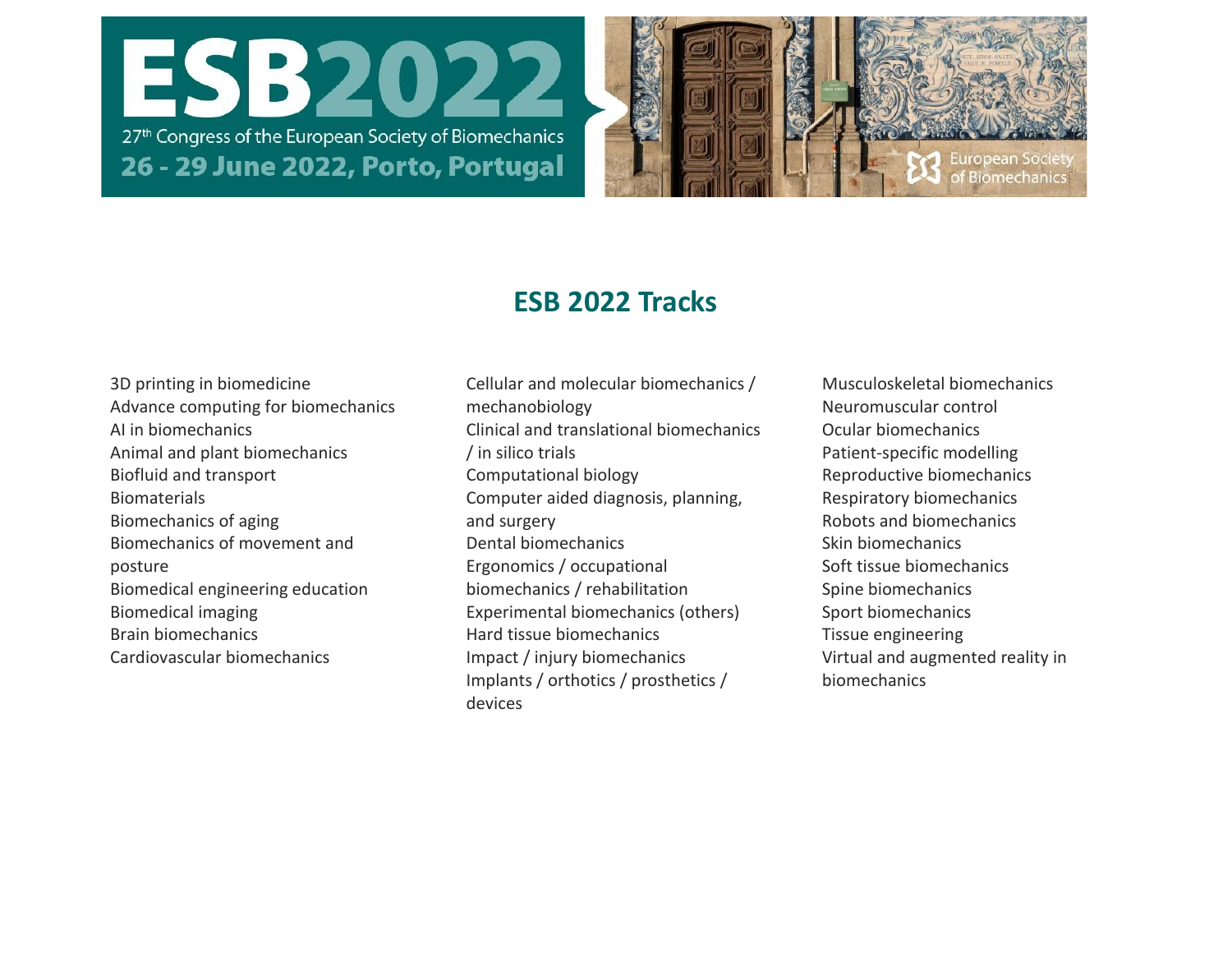



| SPONSORSHIP AND EXHIBITION OPPORTUNITIES AT A GLANCE |                    |                |                         |  |  |
|------------------------------------------------------|--------------------|----------------|-------------------------|--|--|
| Package / price                                      | Platinum<br>9 000€ | Gold<br>7 000€ | <b>Silver</b><br>5 000€ |  |  |
|                                                      |                    |                |                         |  |  |
| Discount on other branding options                   | 20%                | 10%            | 5%                      |  |  |
|                                                      |                    |                |                         |  |  |
| Exhibition                                           | 16 sqm             | 12 sqm         | 9 sqm                   |  |  |
|                                                      |                    |                |                         |  |  |
| Virtual booth profile                                | yes                | yes            | yes                     |  |  |
|                                                      |                    |                |                         |  |  |
| Full congress passes                                 | 5                  | 3              | $\overline{2}$          |  |  |
| Exhibition access only                               | 4                  | 3              | $\overline{2}$          |  |  |
|                                                      |                    |                |                         |  |  |
| <b>ESB partners session</b>                          | 10 min             | 10 min         | 5 min                   |  |  |
|                                                      |                    |                |                         |  |  |
| Company logo & link on website                       | yes                | yes            | yes                     |  |  |
| Company description on the website                   | yes                | yes            | yes                     |  |  |
| Company logo on printed programme                    | yes                | yes            | yes                     |  |  |
| Email blast (to registered delegates)                | 250€               | 500€           | 750€                    |  |  |
| Advert on inner full page                            | yes                | yes            | no                      |  |  |
| Advert on inner half page                            | n/a                | n/a            | yes                     |  |  |
|                                                      |                    |                |                         |  |  |

All booth spaces include electricity access, table, chairs, WiFi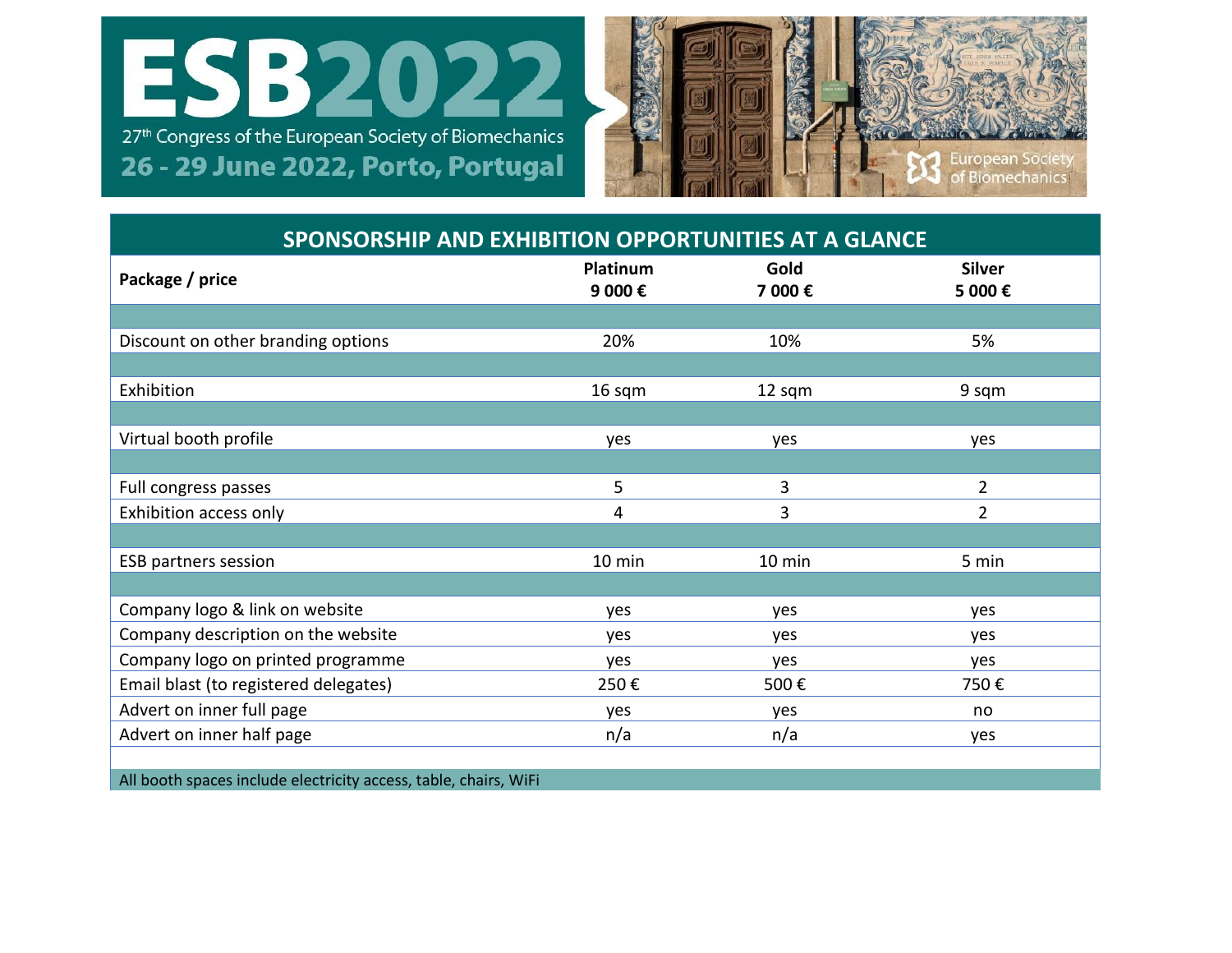



#### **ESB Corporate Members benefits:**

- 20% discount on exhibition packages
- Opportunity to make a 10-15 min presentation in a dedicated parallel Corporate session at the ESB Congress (only for Corporates having a booth)
- Opportunity to organise a parallel user or award session at the ESB congress

#### **BRANDING OPPORTUNITIES @ ESB 2022**

| <b>Other branding opportunities Amount</b> |        |  |
|--------------------------------------------|--------|--|
| Advert 1/2 page                            | 500€   |  |
| Advert 1 page                              | 1,000€ |  |
|                                            |        |  |
| Welcome reception sponsorship              | 2,000€ |  |
| Conference dinner sponsorship              | 3,000€ |  |
| Student evening sponsorship                | 2,000€ |  |
| Main sponsor conference app                | 2,000€ |  |
| Lunch time sponsor (per day)               | 2,000€ |  |
| Entrepreneurship forum sponsorship         | 3,000€ |  |
| Social media promotion                     | 1,500€ |  |
| <b>Email blast</b>                         | 1,000€ |  |
| Registration area branding                 | 2,000€ |  |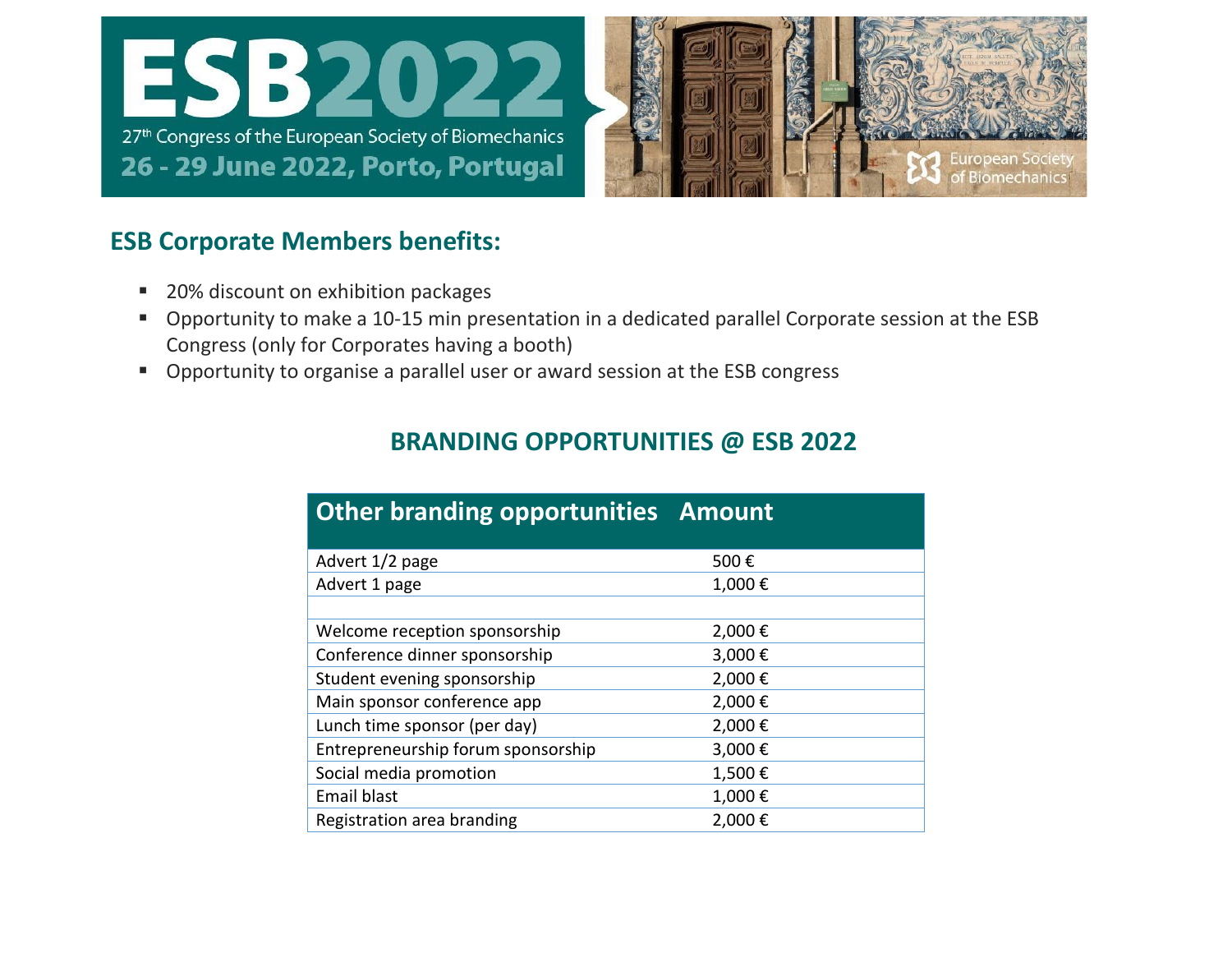



#### **IT / Technical Services:**

▪ **ESB 2022 app & virtual platform 2,000 €**

ESB 2022 App will be available for all participants to access information about scientific programme, exhibition, abstracts and special sessions. You can make your logo visible at the start of the App and be present for a couple of seconds every single time a participant starts the ESB 2022 App.

#### **AV sponsorship 2,000 €**

You will have a slide in between the sessions on the screens in all breakout rooms and in the plenary hall. You can choose the content of your slide whether it is a company logo and a short description or a product you would like to promote.

#### **Social events sponsorships:**

| ■ Welcome reception 26 <sup>th</sup> June | 2,000€  |
|-------------------------------------------|---------|
| <b>Student evening 27th June</b>          | 2,000€  |
| Conference dinner 28 <sup>th</sup> June   | 3,000 € |

*The sponsoring company can have roll-up posters displayed (on podium or other highlight place) during the social event and their contribution will be mentioned on the conference website, in the printed final programme and in the opening ceremony of the symposium.*

#### **Advert in the final programme**

- Full page A4 inside the programme 1000 €
- $\frac{1}{2}$  page A4 inside the programme 500  $\epsilon$

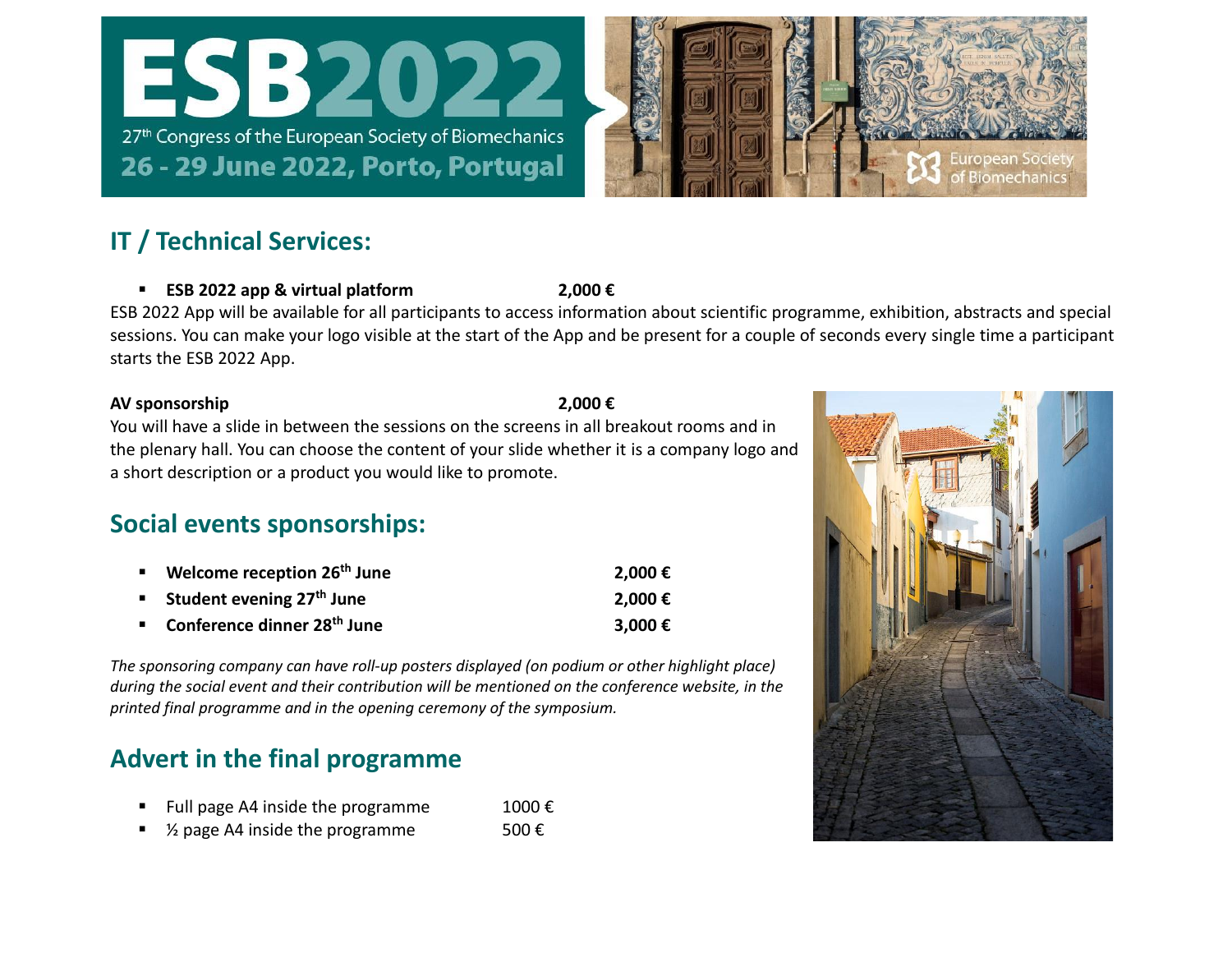



### **ESB 22 Congress Venue: Alfandega Porto Congress Centre**

**Versatility of space**, infrastructure and technical equipment: 23 multifunctional rooms ranging in size from 80 to 2,000sq m., along with translation booths, total Wi-Fi coverage, elevators installed across all floors of the building allowing easy access for individuals with reduced mobility.

**Location/accessibility:** historic city centre of Porto, by the Douro River.

**Values:** professional and experienced team that combines knowledge and industry knowhow with good practices in the field renowned for its sustainable and environmental practices and awareness.

**Cultural environment:** Existence of cultural and museological areas inside the building (Museum of Transport and Communications).

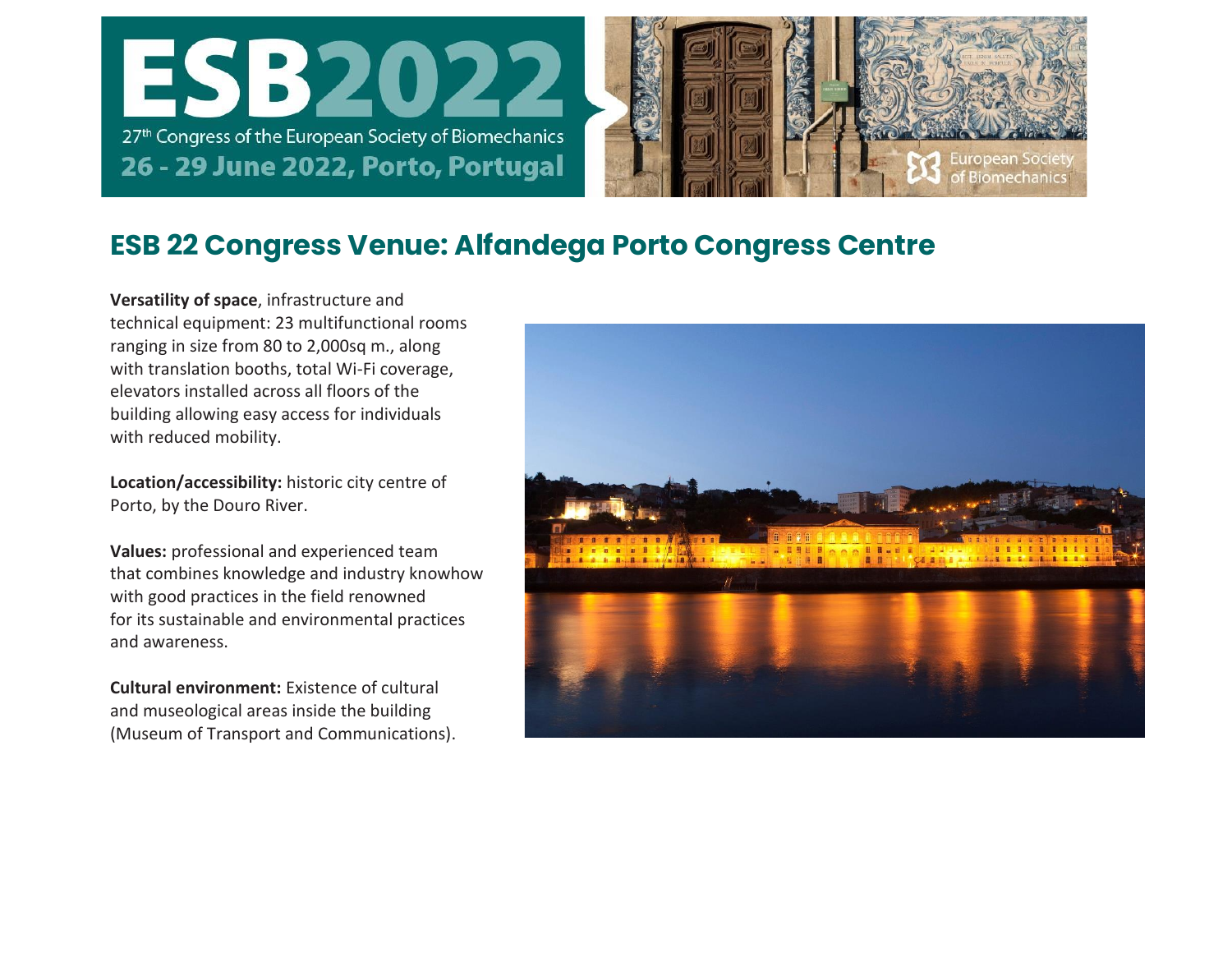

Session talks are planned on the second level. The spacious exhibition area will be located at the West Ground Floor and will also host the coffee breaks and lunches as well as part of the poster presentations. The Welcome Reception on Sunday evening will take place on the ground floor in the Noble Hall and the pier area. There will be lounge and networking areas throughout the exhibition, to ensure a constant flow at the booths and to maximize networking opportunities.